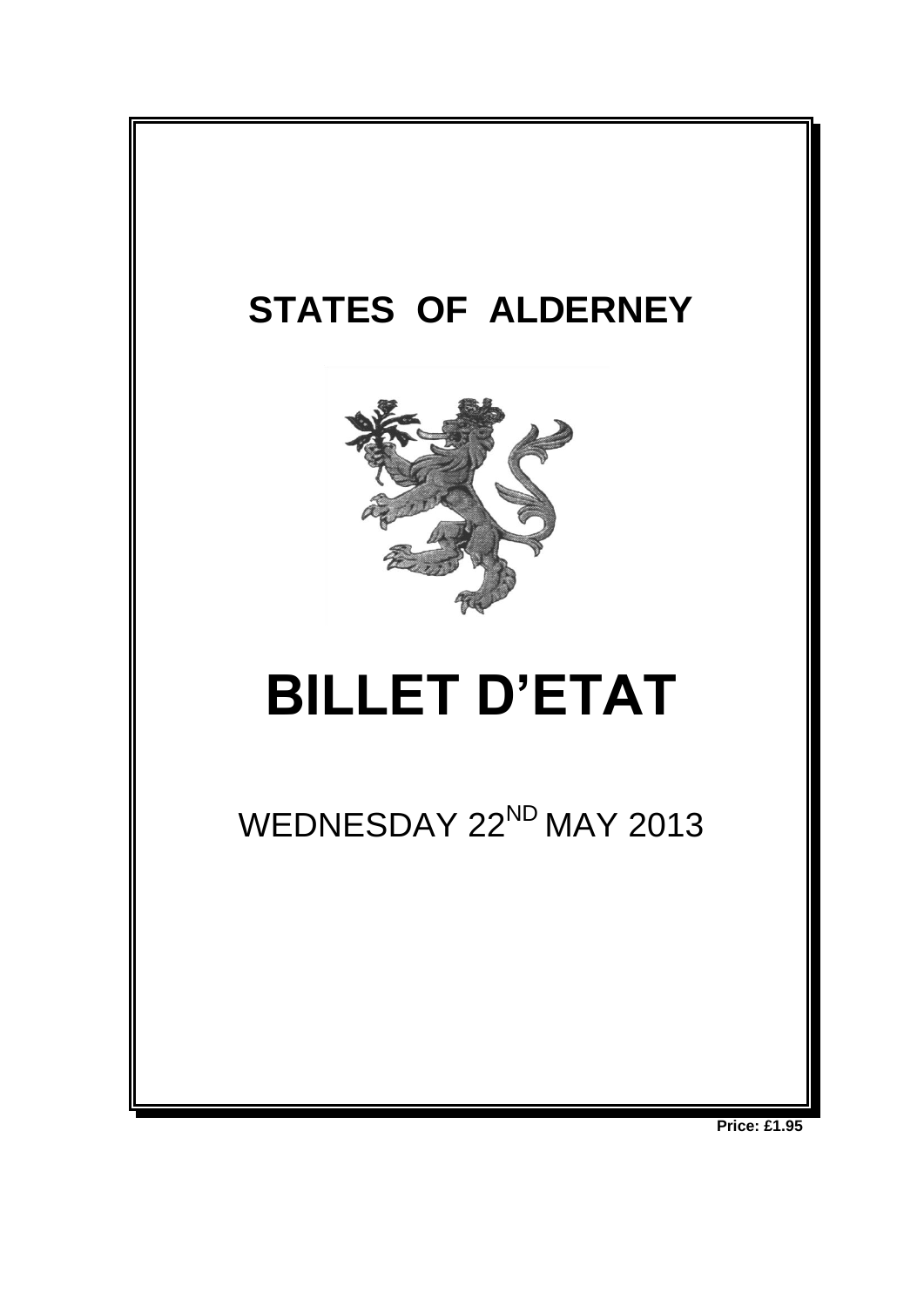# **STATES OF ALDERNEY**

### **BILLET D'ETAT FOR WEDNESDAY 22ND MAY 2013**

Members of the States:

I have the honour to inform you that the Meeting of the States will be held at 5:30 pm on Wednesday 22<sup>nd</sup> May 2013. This will be preceded by the People's Meeting, which will be held on Wednesday  $15<sup>th</sup>$  May 2013 at 7:00 pm in the Island Hall.

> W Stuart Trought President

His Excellency The Lieutenant-Governor of the Bailiwick of Guernsey will be in attendance.

#### **Item l The Housing (Exemptions) (Alderney) Ordinance, 2013**

The following letter has been received from Mr Simonet, Chairman of the Building and Development Control Committee:-

*"In 2009 the Alderney Housing Association (AHA) was formed. Much of the States' owned housing at that time was deemed to be badly in need of repair and not fit for purpose. The States approved the formation of a housing association because it considered that it could achieve more than the States alone in modernising existing social housing and creating new affordable housing. AHA's proposals for the modernisation and rebuilding of existing stock and the building of new homes was subsequently approved by the States, and the States' social housing stock was then transferred to AHA. In effect, the States' social housing function was passed to the AHA.*

*Presently, every time that the Association applies for planning permission to construct new social housing, it is required to also apply for an Ordinance from the States exempting it from the provisions of Section 33 of the Building and Development Control (Alderney) Law, 2002. The drafting of individual ordinances for each development is resource-intensive, and the practice is unnecessary because the Association's mandate and business plan already has States' approval.*

*Rather than having a separate Exemption Ordinance in relation to each individual development, the States has the power, under section 33(1)(c ) of the Building and Development Control (Alderney) Law, 2002, to prescribe classes of person (i.e. AHA) as being persons to whom the Building and Development Control Committee may grant permission to construct a new dwelling (subject to the granting of planning permission). The attached Ordinance exempts AHA from the provisions of section 33 of the Building and Development Control (Alderney) Law for all future applications it makes.* 

*I* would be grateful if the Housing (Exemptions) (Alderney) Ordinance, 2013 is placed before the States when it next meets together with an appropriate *proposition.*

> *F Simonet Chairman"*

**The States is asked to approve "The Housing (Exemptions) (Alderney) Ordinance, 2013".**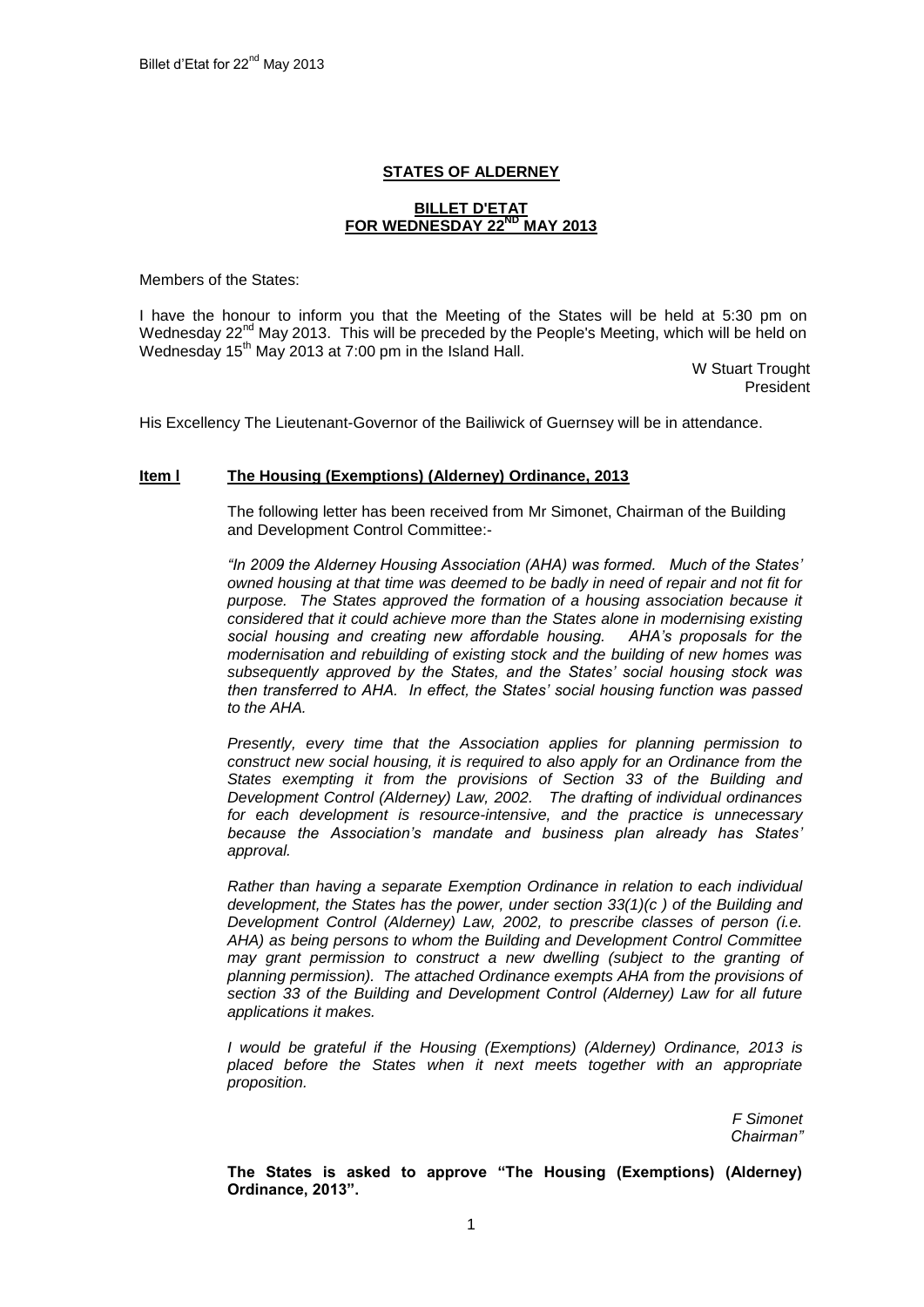# **Item lI The Alderney eGambling (Amendment) Regulations, 2013**

The following letter has been received from Mr Arditti, Chairman of the Policy and Finance Committee:-

*"Members of the States of Alderney may be aware that the Bailiwick of Guernsey has joined Moneyval (Committee of Experts on the Evaluation of Anti-Money Laundering Measures and the Financing of Terrorism, a monitoring body of the Council of Europe) and as part of this process Moneyval will be undertaking a follow-up inspection of the Bailiwick. This will involve looking at the findings from the IMF's inspection of the Bailiwick in 2010.* 

*The Alderney Gambling Control Commission (the Commission) will be one of the bodies whose AML/CFT (Anti Money Laundering and Countering the financing of terrorism) framework will be subject to scrutiny in conjunction with an examination of the way in which the Commission's AML/CFT procedures are implemented.* 

*In order to prepare for this it has been necessary to make a number of changes to the Alderney eGambling Regulations, 2009 (as amended) to strengthen the AML/CFT framework under which eGambling licensees and certificate holders must operate.*

*In addition, as part of this exercise, the Commission has taken the opportunity to reorganise certain parts of the Alderney eGambling Regulations, (as amended) in order to place the provisions relating to AML/CFT matters in a more logical sequence.*

*The Alderney eGambling (Amendment) Regulations, 2013 have been prepared with assistance from the Law Officers of the Crown in Guernsey and the Guernsey Financial Services Commission are aware of and support the changes being made in order to harmonise legislation within the Bailiwick.* 

*The Alderney eGambling (Amendment) Regulations were made by the Commission on 1st May, 2013 and come into force on 15th May, 2013.*

*As required under the provisions of Section 27(1)(c) of the Alderney eGambling Ordinance, 2009 (as amended) the Alderney eGambling (Amendment) Regulations, 2013 are to be laid before a meeting of the States of Alderney as soon as possible.*

*I* would be obliged if The Alderney eGambling (Amendment) Regulations, 2013 is *placed before the States at its next meeting together with an appropriate proposition.*

*Paul Arditti Chairman"*

**The States is asked to resolve that "The Alderney eGambling (Amendment) Regulations, 2013" not be annulled.**

# **Item IlI Motion of No Confidence in the Chairman of the Policy and Finance Committee, Mr Paul Arditti**

The following letter has been received from Mr Simonet, Chairman of the Building and Development Control Committee:-

*"On 3 May 2013 seven of the nine members of the States of Alderney sent a letter to the Chairman of the Policy Committee, Mr Paul Arditti, to the effect that they noted with sadness and concern the Policy Committee's motion of censure against its Chairman which was supported by a clear majority at its meeting on Monday*